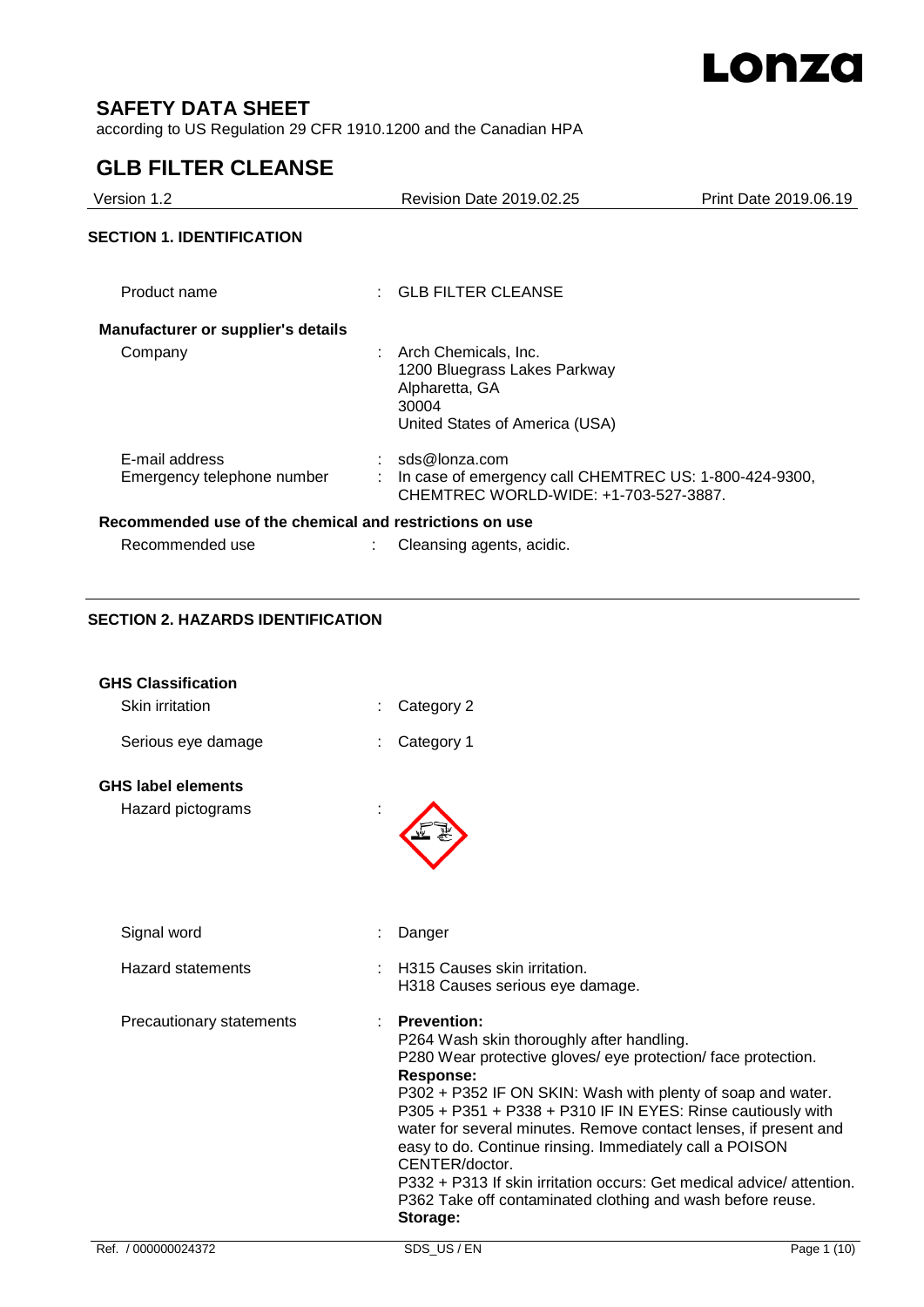

P402 + P404 Store in a dry place. Store in a closed container. P410 + P403 Protect from sunlight. Store in a well-ventilated place.

**Disposal:** 

P501 Dispose of contents/container in accordance with local regulation.

#### **Other hazards**

None known.

### **SECTION 3. COMPOSITION/INFORMATION ON INGREDIENTS**

Chemical nature : Mixture

### **Hazardous components**

| Chemical name / Synonyms       | ICAS-No.    | Concentration (% w/w) |
|--------------------------------|-------------|-----------------------|
| Sodium hydrogensulphate        | 17681-38-1  | $80 - 85$             |
| Citric acid                    | 77-92-9     | $5 - 15$              |
| Sodium dodecylbenzenesulfonate | 125155-30-0 | $0 - 2$               |

## **SECTION 4. FIRST AID MEASURES**

| If inhaled                                                       | IF INHALED: Remove individual to fresh air. Seek medical<br>attention if breathing becomes difficult or if respiratory irritation<br>develops. If not breathing, give artificial respiration. Call for<br>medical assistance.   |
|------------------------------------------------------------------|---------------------------------------------------------------------------------------------------------------------------------------------------------------------------------------------------------------------------------|
| In case of skin contact                                          | IF ON SKIN: Immediately flush skin with plenty of water for 15<br>minutes. If clothing comes in contact with the product, the<br>clothing should be removed immediately and laundered before<br>re-use. Seek medical attention. |
| In case of eye contact                                           | : IF IN EYES: Immediately flush eyes with plenty of water for at<br>least 15 minutes. Seek medical attention immediately.                                                                                                       |
| If swallowed                                                     | IF SWALLOWED: Call a physician immediately. DO NOT<br>induce vomiting unless directed to do so by a physician. Never<br>give anything by mouth to an unconscious person.                                                        |
| Most important symptoms and ef-<br>fects, both acute and delayed | : None known.                                                                                                                                                                                                                   |

### **SECTION 5. FIREFIGHTING MEASURES**

| Ref. / 000000024372                  | SDS US/EN                                                                                                                                                                                                                           | Page 2 (10) |
|--------------------------------------|-------------------------------------------------------------------------------------------------------------------------------------------------------------------------------------------------------------------------------------|-------------|
| Further information                  | Use water spray to cool unopened containers.<br>In case of fire, use normal fire-fighting equipment and the<br>personal protective equipment recommended in Section 8 to<br>include a NIOSH approved self-contained breathing appa- |             |
| Specific hazards during firefighting | Material will not ignite or burn.                                                                                                                                                                                                   |             |
| Suitable extinguishing media         | Use extinguishing measures that are appropriate to local cir-<br>cumstances and the surrounding environment.                                                                                                                        |             |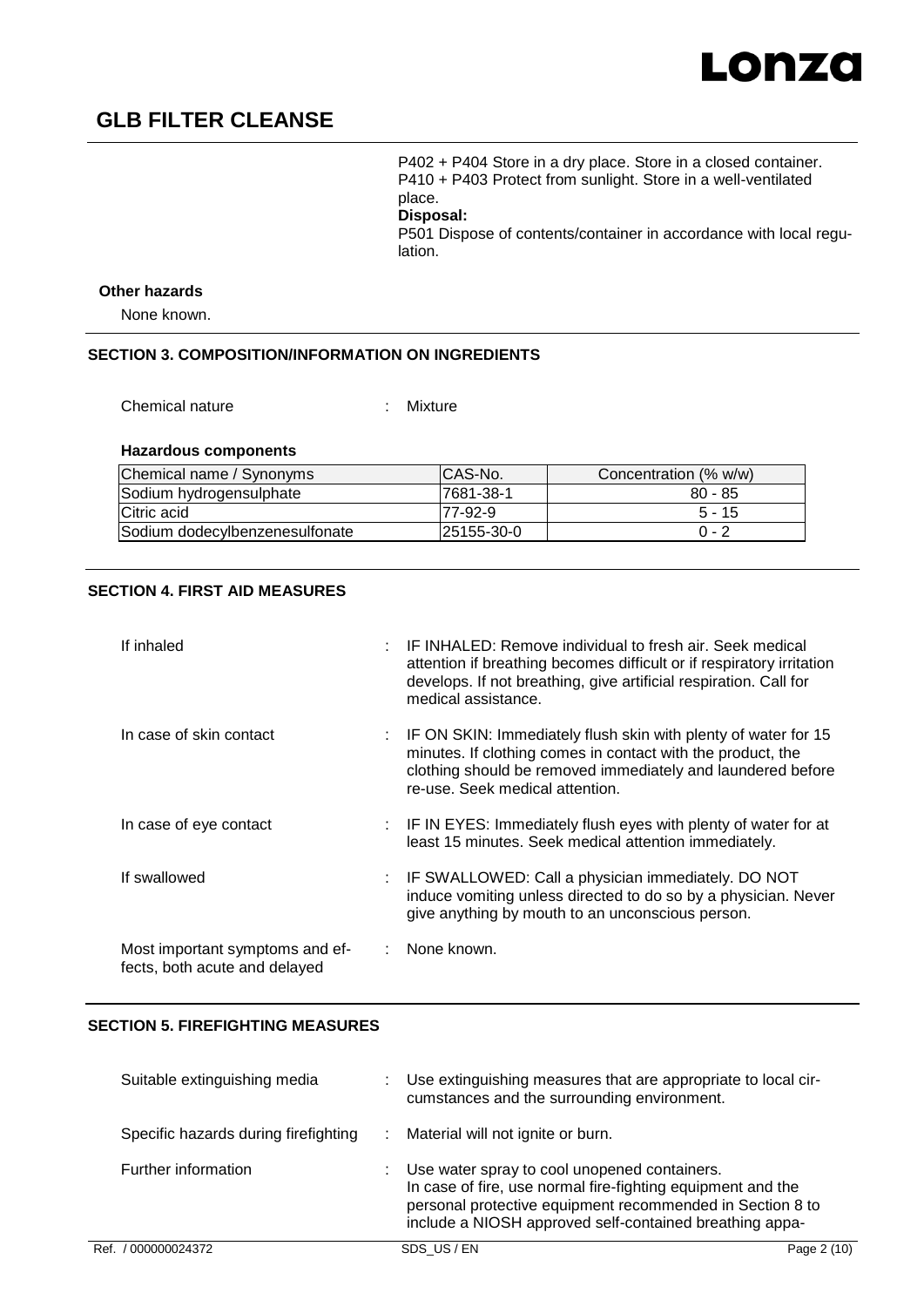# Lonza

# **GLB FILTER CLEANSE**

ratus.

# **SECTION 6. ACCIDENTAL RELEASE MEASURES**

| Personal precautions, protective<br>equipment and emergency proce-<br>dures | Additional protective clothing must be worn to prevent person-<br>al contact with this material. Those items include but are not<br>limited to boots, impervious gloves, hard hat, splash-proof<br>goggles, impervious clothing, i.e., chemically impermeable<br>suit, self-contained breathing apparatus.<br>Prevent further leakage or spillage if safe to do so.<br>Use personal protective equipment as required.<br>Evacuate personnel to safe areas. |
|-----------------------------------------------------------------------------|------------------------------------------------------------------------------------------------------------------------------------------------------------------------------------------------------------------------------------------------------------------------------------------------------------------------------------------------------------------------------------------------------------------------------------------------------------|
| Environmental precautions                                                   | If the product contaminates rivers and lakes or drains inform<br>respective authorities.                                                                                                                                                                                                                                                                                                                                                                   |
| Methods and materials for contain-<br>ment and cleaning up                  | Sweep up and shovel into suitable containers for disposal.<br>Avoid dust formation.                                                                                                                                                                                                                                                                                                                                                                        |

# **SECTION 7. HANDLING AND STORAGE**

| Advice on safe handling     | : Keep container closed when not in use.<br>Avoid contact with skin, eyes and clothing. |
|-----------------------------|-----------------------------------------------------------------------------------------|
| Conditions for safe storage | : Store in a cool dry place.<br>Keep out of reach of children.                          |
| Materials to avoid          | : Keep away from metals.                                                                |

# **SECTION 8. EXPOSURE CONTROLS/PERSONAL PROTECTION**

|  | Components with workplace control parameters                                                                        |  |                                                                                                                         |             |  |  |
|--|---------------------------------------------------------------------------------------------------------------------|--|-------------------------------------------------------------------------------------------------------------------------|-------------|--|--|
|  | We are not aware of any national exposure limit.<br>Contains no substances with occupational exposure limit values. |  |                                                                                                                         |             |  |  |
|  | <b>Engineering measures</b>                                                                                         |  | Local exhaust ventilation is recommended if significant dust-<br>ing occurs. Otherwise use general exhaust ventilation. |             |  |  |
|  | Personal protective equipment                                                                                       |  |                                                                                                                         |             |  |  |
|  | Respiratory protection                                                                                              |  | If dusting occurs, wear a NIOSH approved respirator.<br>Wear a NIOSH approved N95 respirator.                           |             |  |  |
|  | Hand protection                                                                                                     |  |                                                                                                                         |             |  |  |
|  | <b>Remarks</b>                                                                                                      |  | Avoid contact with skin. Impervious gloves                                                                              |             |  |  |
|  | Eye protection                                                                                                      |  | Chemical resistant goggles must be worn.                                                                                |             |  |  |
|  | Skin and body protection                                                                                            |  | Impervious clothing<br>butyl-rubber                                                                                     |             |  |  |
|  | Ref. / 000000024372                                                                                                 |  | SDS_US / EN                                                                                                             | Page 3 (10) |  |  |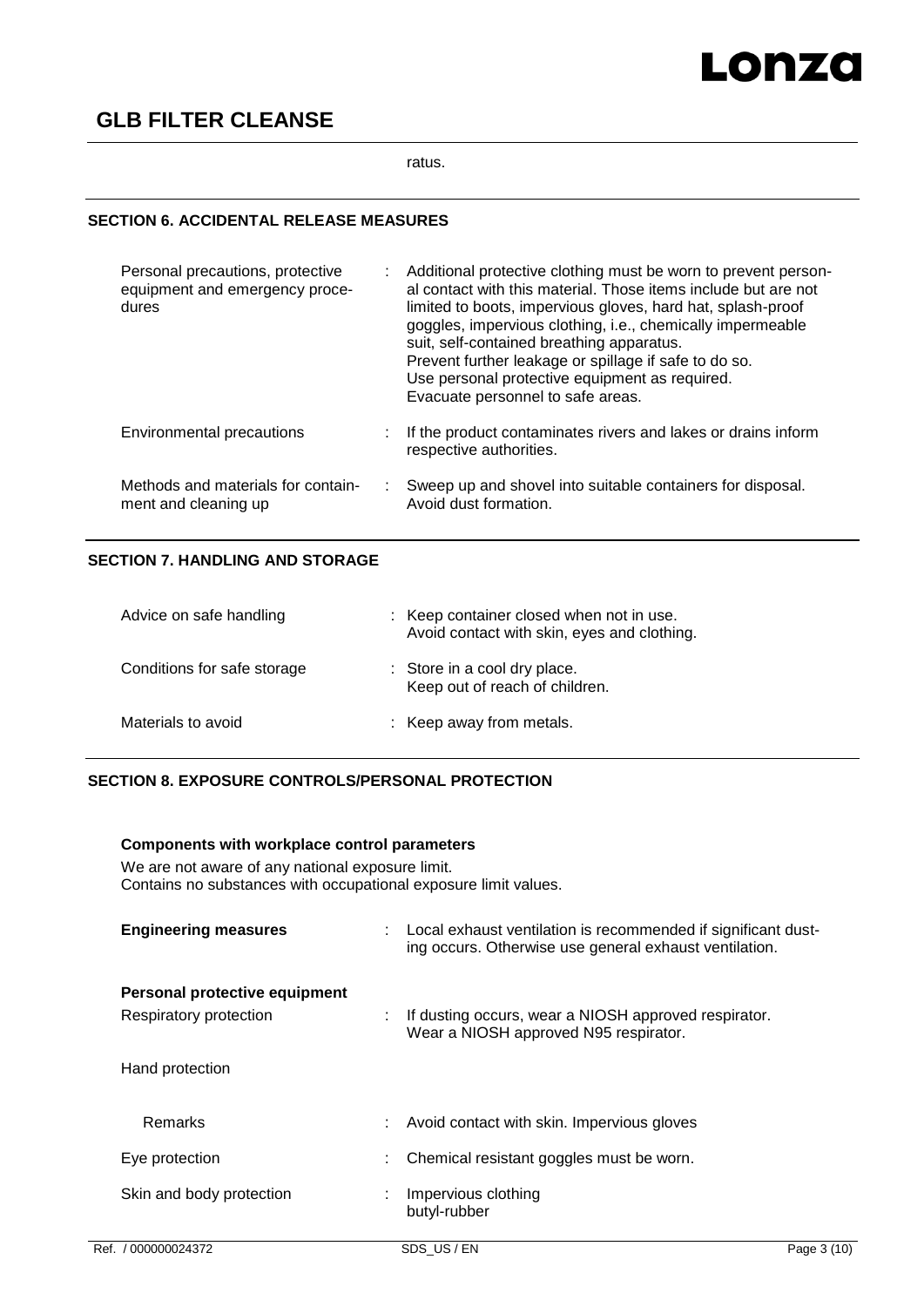# Lonza

# **GLB FILTER CLEANSE**

|                                                    |    | Neoprene                                                                                  |
|----------------------------------------------------|----|-------------------------------------------------------------------------------------------|
| Protective measures                                | ÷  | Ensure that eyewash stations and safety showers are close<br>to the workstation location. |
| <b>SECTION 9. PHYSICAL AND CHEMICAL PROPERTIES</b> |    |                                                                                           |
| Appearance                                         | t. | granular                                                                                  |
| Colour                                             |    | purple                                                                                    |
| Odour                                              | ÷  | slight                                                                                    |
| <b>Odour Threshold</b>                             |    | no data available                                                                         |
| pH                                                 | ÷  | < 1.0<br>Concentration: 10 g/l<br>(as aqueous solution)                                   |
| Melting point/freezing point                       |    | Not applicable                                                                            |
| Boiling point/boiling range                        |    | 219.9 °F / 104.4 °C                                                                       |
| Flash point                                        |    | no data available                                                                         |
| Evaporation rate                                   |    | Not applicable                                                                            |
| Flammability (solid, gas)                          |    | Product is not known to be flammable, combustible, pyrophor-<br>ic or explosive.          |
| Flammability (liquids)                             |    | no data available                                                                         |
| Upper explosion limit                              |    | no data available                                                                         |
| Lower explosion limit                              |    | no data available                                                                         |
| Vapour pressure                                    |    | no data available                                                                         |
| Relative vapour density                            |    | Not applicable                                                                            |
| Relative density                                   | ÷  | 1.30 (68 °F / 20 °C)                                                                      |
| <b>Bulk density</b>                                |    | no data available                                                                         |
| Water solubility                                   |    | 300 g/l (68 °F / 20 °C)                                                                   |
| Partition coefficient: n-octanol/water             | ÷  | no data available                                                                         |
| Auto-ignition temperature                          |    | no data available                                                                         |
| Decomposition temperature                          |    | no data available                                                                         |
| Viscosity, dynamic                                 |    | no data available                                                                         |
| Viscosity, kinematic                               |    | no data available                                                                         |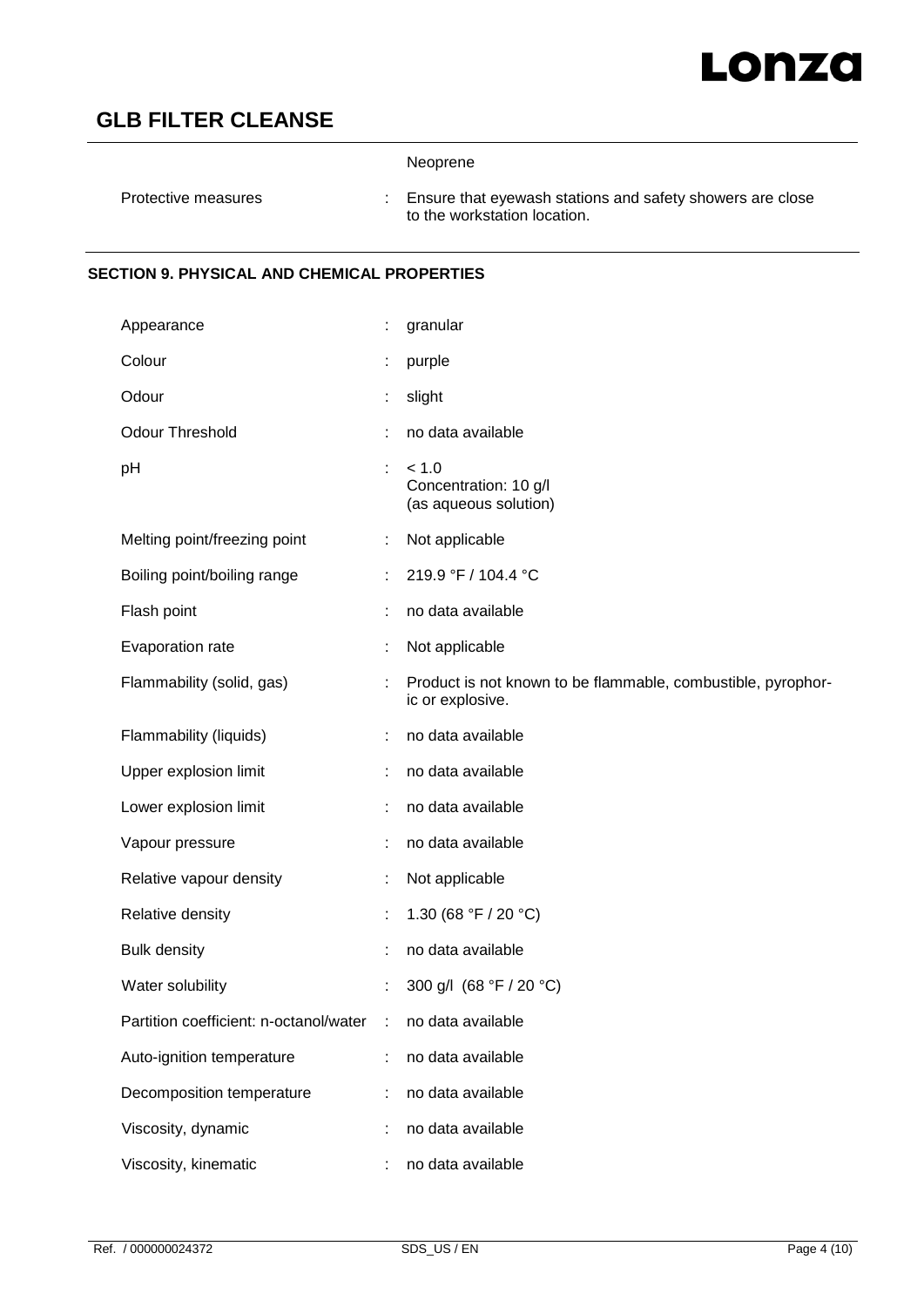### **SECTION 10. STABILITY AND REACTIVITY**

| Possibility of hazardous reactions | Stable under normal conditions.                                         |
|------------------------------------|-------------------------------------------------------------------------|
| Conditions to avoid                | Heat                                                                    |
| Incompatible materials             | Oxidizing agents<br>Cyanides<br>Sulphides<br><b>Bases</b>               |
| Hazardous decomposition products   | Sulphur oxides<br>Other hazardous decomposition products may be formed. |

### **SECTION 11. TOXICOLOGICAL INFORMATION**

Information on likely routes of expo- : sure

> Ingestion Eyes **Skin** Inhalation

Acute oral toxicity : LD50: estimated > 3,000 mg/kg Acute dermal toxicity : LD50 (Rabbit): estimated > 2,000 mg/kg

### **Skin corrosion/irritation**

Remarks: DRY MATERIAL CAUSES MODERATE SKIN IRRITATION. WET MATERIAL CAUSES SKIN BURNS.

### **Serious eye damage/eye irritation**

Result: Corrosive to eyes

### **Respiratory or skin sensitisation**

Remarks: Not believed to be sensitising to skin.

| Carcinogenicity     |                                                                                                                                                               |             |
|---------------------|---------------------------------------------------------------------------------------------------------------------------------------------------------------|-------------|
| <b>IARC</b>         | No component of this product present at levels greater than or<br>equal to 0.1% is identified as probable, possible or confirmed<br>human carcinogen by IARC. |             |
| <b>OSHA</b>         | No component of this product present at levels greater than or<br>equal to 0.1% is on OSHA's list of regulated carcinogens.                                   |             |
| <b>NTP</b>          | No component of this product present at levels greater than or<br>equal to 0.1% is identified as a known or anticipated carcino-<br>gen by NTP.               |             |
| Ref. / 000000024372 | SDS US/EN                                                                                                                                                     | Page 5 (10) |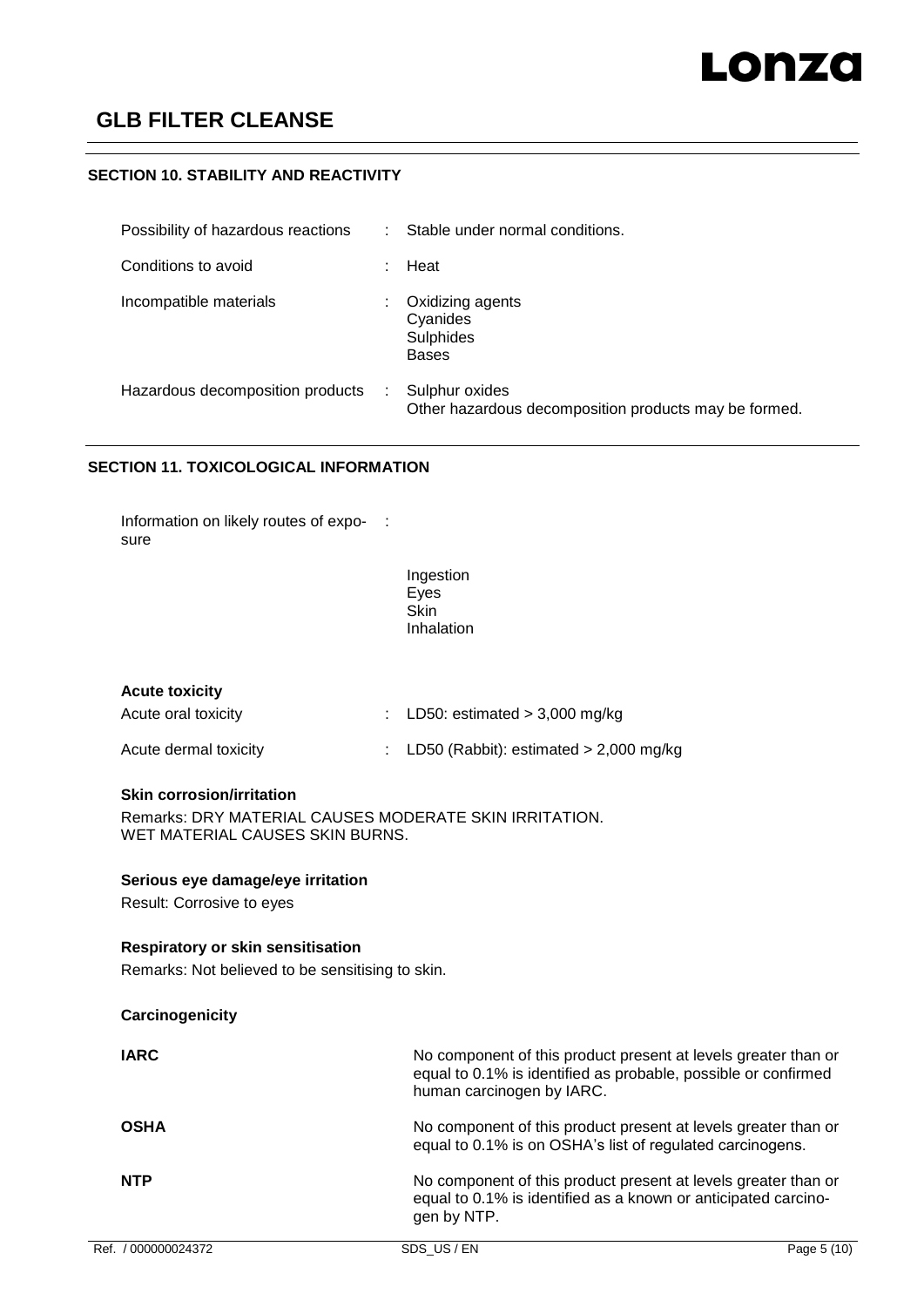**ACGIH** No component of this product present at levels greater than or equal to 0.1% is identified as a carcinogen or potential carcinogen by ACGIH.

# **SECTION 12. ECOLOGICAL INFORMATION**

| <b>Ecotoxicity</b><br>no data available<br>Persistence and degradability<br>no data available<br><b>Bioaccumulative potential</b> |                                                                                                                                                                                                                                                                                                               |
|-----------------------------------------------------------------------------------------------------------------------------------|---------------------------------------------------------------------------------------------------------------------------------------------------------------------------------------------------------------------------------------------------------------------------------------------------------------|
| <b>Components:</b>                                                                                                                |                                                                                                                                                                                                                                                                                                               |
| Citric acid:<br>Partition coefficient: n-octanol/water :                                                                          | $log$ Pow: -1.72 (20 $°C$ )<br>Method: OECD Test Guideline 107                                                                                                                                                                                                                                                |
| <b>Mobility in soil</b><br>no data available                                                                                      |                                                                                                                                                                                                                                                                                                               |
| Other adverse effects                                                                                                             |                                                                                                                                                                                                                                                                                                               |
| Ozone-Depletion Potential                                                                                                         | Regulation: US. EPA Clean Air Act (CAA) Section 602 Ozone-<br>Depleting Substances (40 CFR 82, Subpt. A, App A & B)<br>Remarks: This product neither contains, nor was manufac-<br>tured with a Class I or Class II ODS as defined by the U.S.<br>Clean Air Act Section 602 (40 CFR 82, Subpt. A, App.A + B). |
| Additional ecological information                                                                                                 | No data for product. Individual constituents are as follows:                                                                                                                                                                                                                                                  |

# **SECTION 13. DISPOSAL CONSIDERATIONS**

| <b>Disposal methods</b> | LONZA-N09.00602550                                                                                                                                                                                                                                                       |
|-------------------------|--------------------------------------------------------------------------------------------------------------------------------------------------------------------------------------------------------------------------------------------------------------------------|
| Waste Code              | ٠.                                                                                                                                                                                                                                                                       |
| Waste from residues     | : If this product becomes a waste, it DOES NOT meet the crite-<br>ria of a hazardous waste as defined under 40 CFR 261, in that<br>it does not exhibit the characteristics of hazardous waste of<br>Subpart C, nor is it listed as a hazardous waste under Subpart<br>D. |

# **SECTION 14. TRANSPORT INFORMATION**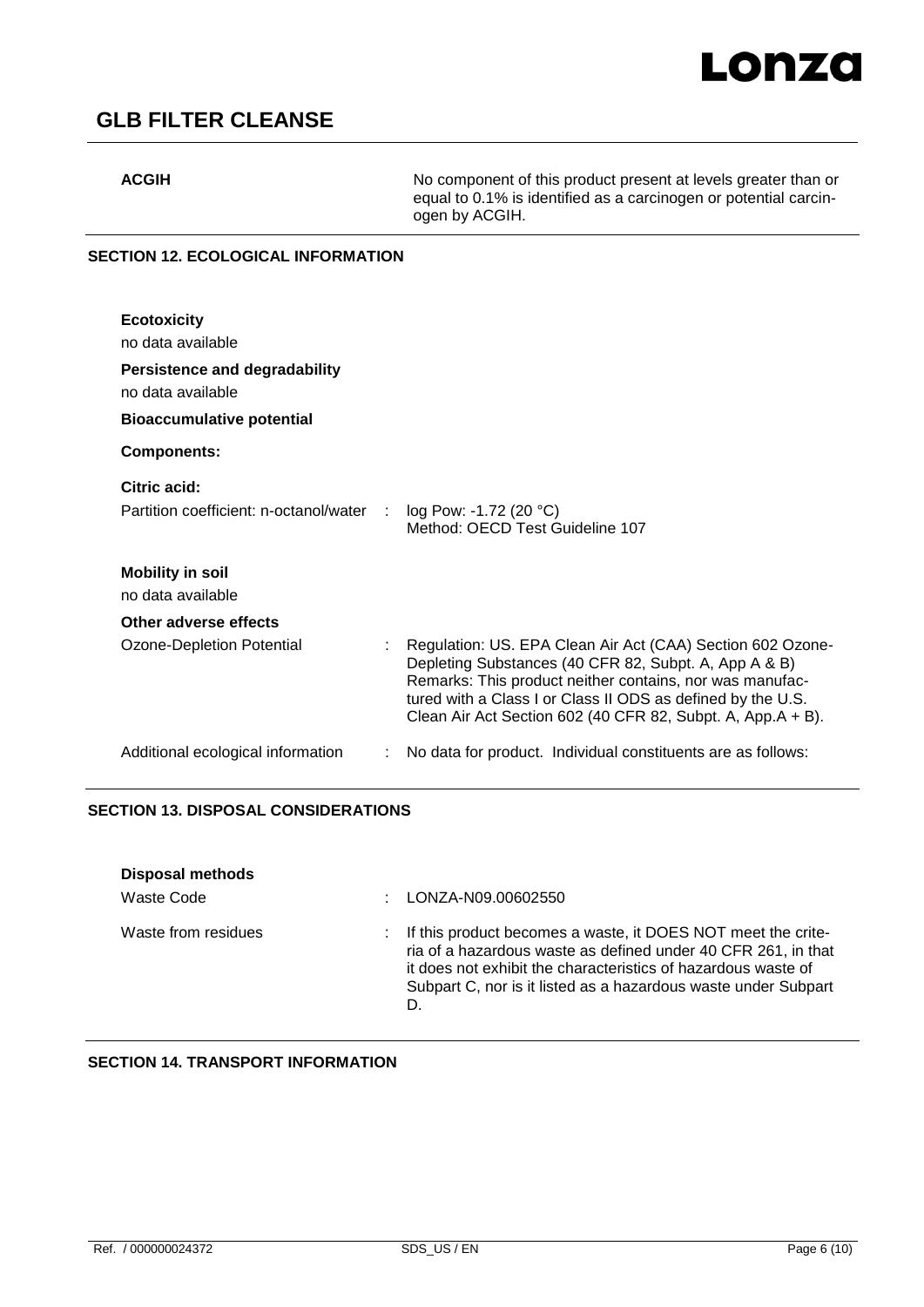## **DO**

| <b>DOT</b>  |                                                                                  | Not dangerous goods |
|-------------|----------------------------------------------------------------------------------|---------------------|
|             | <b>UN number</b>                                                                 | Not applicable      |
|             | Proper shipping name                                                             | Not applicable      |
|             | <b>Transport hazard class</b>                                                    | Not applicable      |
|             | <b>Packing group</b>                                                             | Not applicable      |
|             |                                                                                  |                     |
| <b>TDG</b>  |                                                                                  | Not dangerous goods |
|             | <b>UN number</b>                                                                 | Not applicable      |
|             | Proper shipping name                                                             | Not applicable      |
|             | <b>Transport hazard class</b>                                                    | Not applicable      |
|             | <b>Packing group</b>                                                             | Not applicable      |
| <b>IATA</b> |                                                                                  | Not dangerous goods |
|             |                                                                                  |                     |
|             | UN number                                                                        | Not applicable      |
|             | Proper shipping name                                                             | Not applicable      |
|             | <b>Transport hazard class</b>                                                    | Not applicable      |
|             | <b>Packing group</b>                                                             | Not applicable      |
| <b>IMDG</b> |                                                                                  | Not dangerous goods |
|             | <b>UN number</b>                                                                 | Not applicable      |
|             | Proper shipping name                                                             | Not applicable      |
|             | <b>Transport hazard class</b>                                                    | Not applicable      |
|             | <b>Packing group</b>                                                             | Not applicable      |
|             |                                                                                  |                     |
| <b>ADR</b>  |                                                                                  | Not dangerous goods |
|             | <b>UN number</b>                                                                 | Not applicable      |
|             | Proper shipping name                                                             | Not applicable      |
|             | <b>Transport hazard class</b>                                                    | Not applicable      |
|             | <b>Packing group</b>                                                             | Not applicable      |
|             |                                                                                  |                     |
| <b>RID</b>  |                                                                                  | Not dangerous goods |
|             | <b>UN number</b>                                                                 | Not applicable      |
|             | Proper shipping name                                                             | Not applicable      |
|             | <b>Transport hazard class</b>                                                    | Not applicable      |
|             | <b>Packing group</b>                                                             | Not applicable      |
|             | Special precautions for user                                                     | none                |
|             | Transport in bulk according to An-<br>nex II of MARPOL 73/78 and the IBC<br>Code | Not applicable      |

:

### **SECTION 15. REGULATORY INFORMATION**

# **EPCRA - Emergency Planning and Community Right-to-Know Act**

## **CERCLA Reportable Quantity**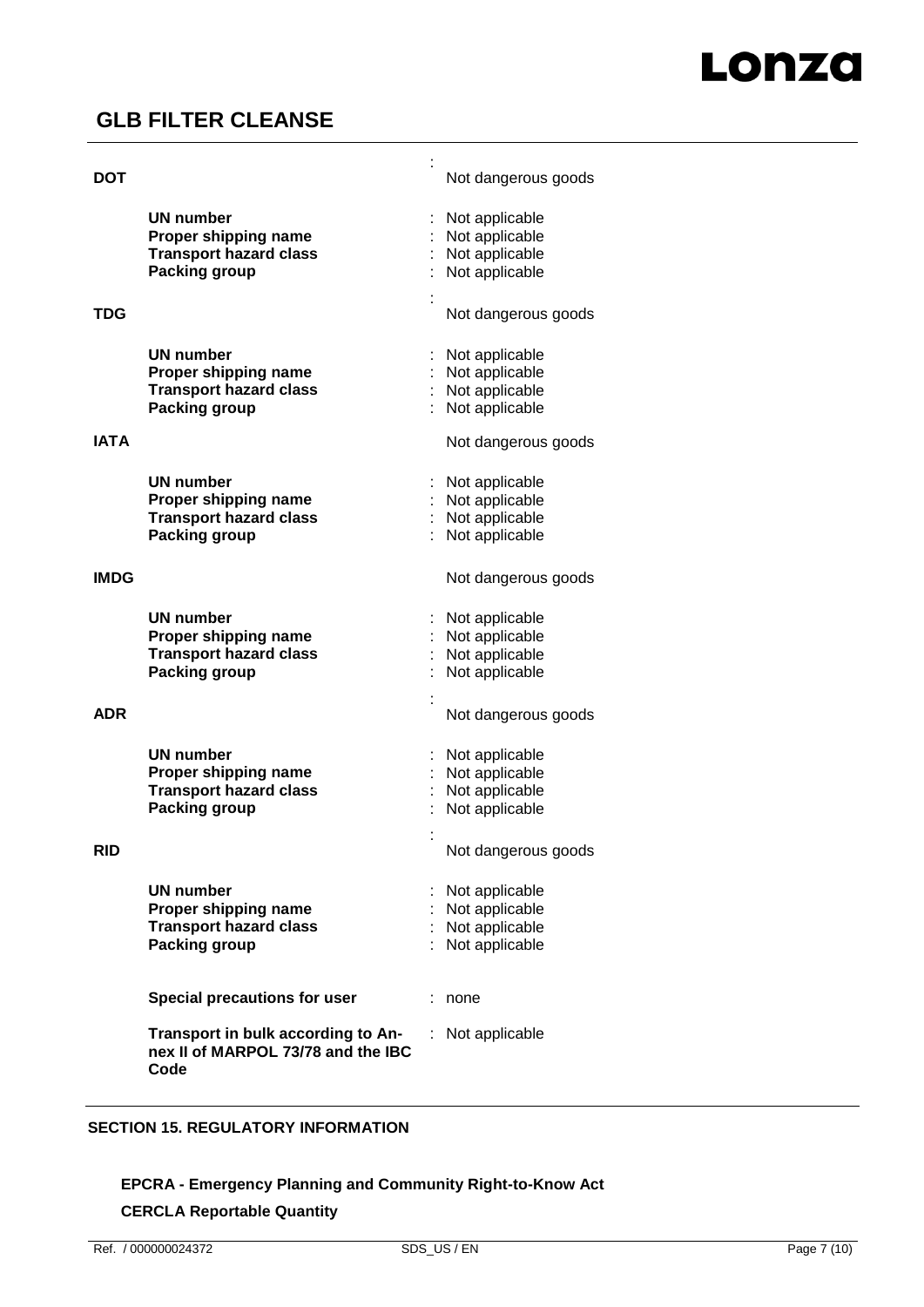

| Components                     | CAS-No.    | Component RQ<br>(lbs) | Calculated<br>product RQ<br>(lbs) |
|--------------------------------|------------|-----------------------|-----------------------------------|
| Sodium dodecylbenzenesulfonate | 25155-30-0 | 1000                  |                                   |

\*: Calculated RQ exceeds reasonably attainable upper limit.

#### **SARA 304 Extremely Hazardous Substances Reportable Quantity**

This material does not contain any components with a section 304 EHS RQ.

### **SARA 311/312 Hazards**

See above: SECTION 2. Hazard Identification-GHS Classification

### **SARA 313**

This material does not contain any chemical components with known CAS numbers that exceed the threshold (De Minimis) reporting levels established by SARA Title III, Section 313.

#### **Clean Air Act**

This product neither contains, nor was manufactured with a Class I or Class II ODS as defined by the U.S. Clean Air Act Section 602 (40 CFR 82, Subpt. A, App.A + B).

This product does not contain any hazardous air pollutants (HAP), as defined by the U.S. Clean Air Act Section 112 (40 CFR 61).

This product does not contain any chemicals listed under the U.S. Clean Air Act Section 112(r) for Accidental Release Prevention (40 CFR 68.130, Subpart F).

This product does not contain any chemicals listed under the U.S. Clean Air Act Section 111 SOCMI Intermediate or Final VOC's (40 CFR 60.489).

This product does not contain any VOC exemptions listed under the U.S. Clean Air Act Section 450.

### **Clean Water Act**

The following Hazardous Chemicals are listed under the U.S. CleanWater Act, Section 311, Table 117.3:

| Components                       | CAS-No.    | Component RQ |
|----------------------------------|------------|--------------|
|                                  |            | (lbs)        |
| I Sodium dodecylbenzenesulfonate | 25155-30-0 | 1000         |

The following Hazardous Substances are listed under the U.S. CleanWater Act, Section 311, Table 116.4A:

| Components                          | CAS-No.    | Concentration |
|-------------------------------------|------------|---------------|
| Sodium<br>i dodecvlbenzenesulfonate | 25155-30-0 | %             |

This product does not contain any toxic pollutants listed under the U.S. Clean Water Act Section 307

#### **US State Regulations**

### **Massachusetts Right To Know**

| Components                     | CAS-No.    |
|--------------------------------|------------|
| Sodium sulphate                | 7757-82-6  |
| Sodium dodecylbenzenesulfonate | 25155-30-0 |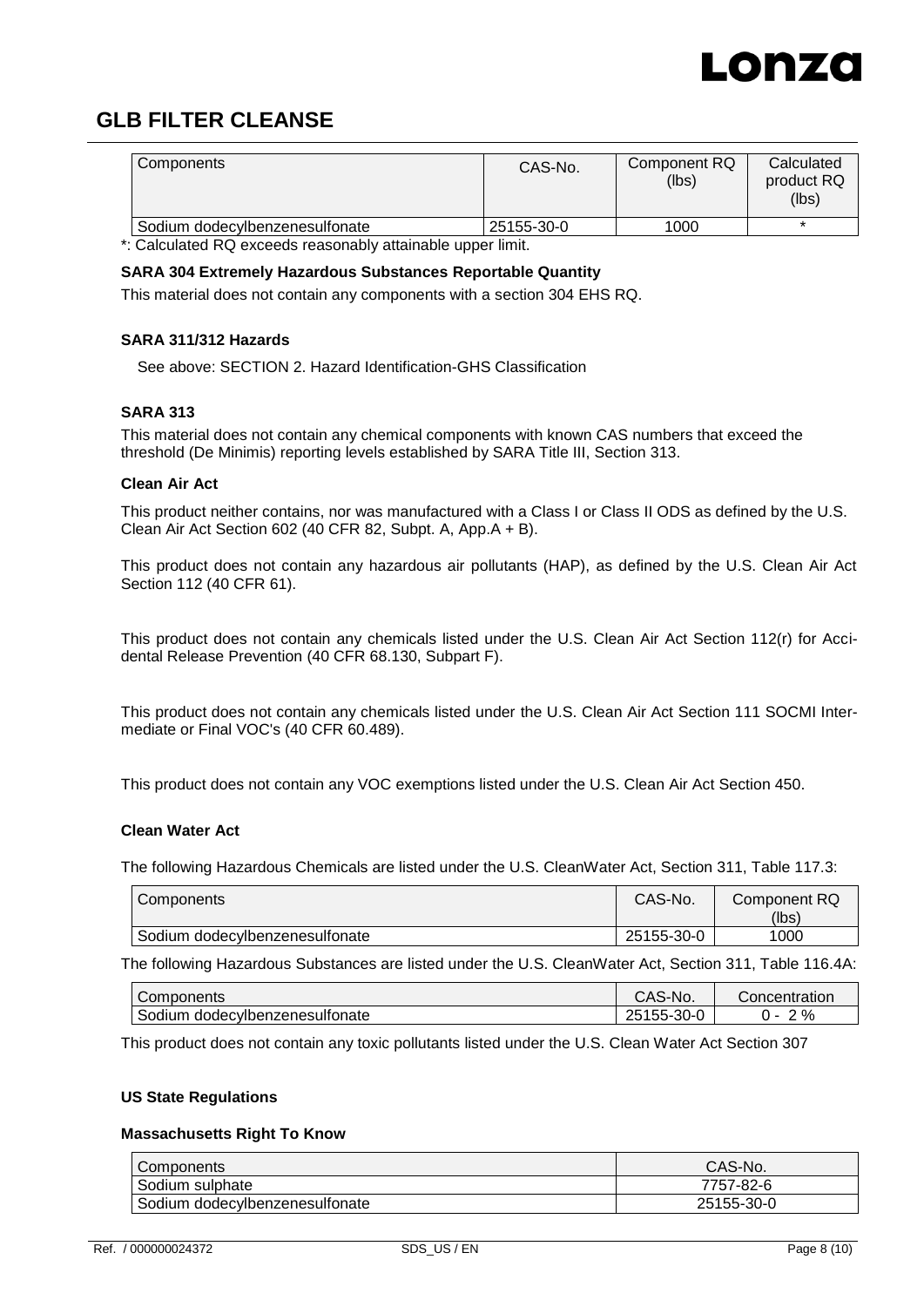

#### **Pennsylvania Right To Know**

| Components              | CAS-No.   |
|-------------------------|-----------|
| Sodium hydrogensulphate | 7681-38-1 |
| Citric acid             | 77-92-9   |
| Sodium sulphate         | 7757-82-6 |

#### **New Jersey Right To Know**

| Components                     | CAS-No.    |
|--------------------------------|------------|
| Sodium hydrogensulphate        | 7681-38-1  |
| Citric acid                    | 77-92-9    |
| Sodium sulphate                | 7757-82-6  |
| Sodium dodecylbenzenesulfonate | 25155-30-0 |

#### **California Prop. 65**

This product does not contain any chemicals known to State of California to cause cancer, birth defects, or any other reproductive harm.

#### **Canadian lists**

#### **NPRI**

Canadian National Pollutant Release Inventory (NPRI): No component is listed on NPRI.

#### **The components of this product are reported in the following inventories:**

TSCA **: The components of this product are listed on the TSCA Inven**tory of Existing Chemical Substances.

#### **SECTION 16. OTHER INFORMATION**

#### **Full text of other abbreviations**

AICS - Australian Inventory of Chemical Substances; ASTM - American Society for the Testing of Materials; bw - Body weight; CERCLA - Comprehensive Environmental Response, Compensation, and Liability Act; CMR - Carcinogen, Mutagen or Reproductive Toxicant; DIN - Standard of the German Institute for Standardisation; DOT - Department of Transportation; DSL - Domestic Substances List (Canada); ECx - Concentration associated with x% response; EHS - Extremely Hazardous Substance; ELx - Loading rate associated with x% response; EmS - Emergency Schedule; ENCS - Existing and New Chemical Substances (Japan); ErCx - Concentration associated with x% growth rate response; ERG - Emergency Response Guide; GHS - Globally Harmonized System; GLP - Good Laboratory Practice; HMIS - Hazardous Materials Identification System; IARC - International Agency for Research on Cancer; IATA - International Air Transport Association; IBC - International Code for the Construction and Equipment of Ships carrying Dangerous Chemicals in Bulk; IC50 - Half maximal inhibitory concentration; ICAO - International Civil Aviation Organization; IECSC - Inventory of Existing Chemical Substances in China; IMDG - International Maritime Dangerous Goods; IMO - International Maritime Organization; ISHL - Industrial Safety and Health Law (Japan); ISO - International Organisation for Standardization; KECI - Korea Existing Chemicals Inventory; LC50 - Lethal Concentration to 50 % of a test population; LD50 - Lethal Dose to 50% of a test population (Median Lethal Dose); MARPOL - International Convention for the Prevention of Pollution from Ships; MSHA - Mine Safety and Health Administration; n.o.s. - Not Otherwise Specified; NFPA - National Fire Protection Association; NO(A)EC - No Observed (Adverse) Effect Concentration; NO(A)EL - No Observed (Adverse) Effect Level; NOELR - No Observable Effect Loading Rate; NTP - National Toxicology Program; NZIoC - New Zealand Inventory of Chemicals; OECD - Organization for Economic Co-operation and De-